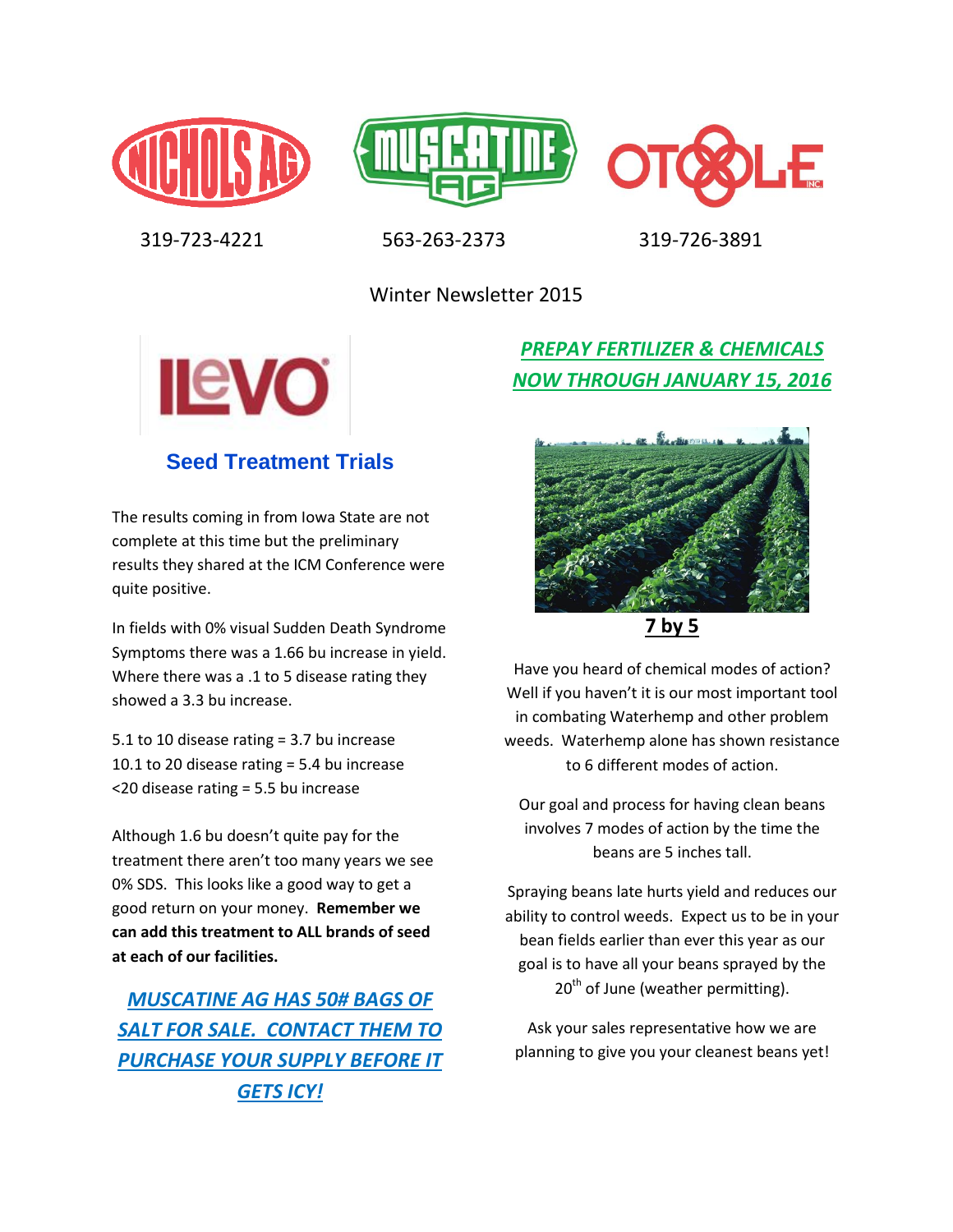**Mark your Calendars for March 3, 2016 (at the Rendezvous in Muscatine, IA). We want you and a guest to join us for drinks/dinner and guest speaker Dr. Barry Flinchbaugh PhD, Professor of Ag Economics, Kansas State** 

#### **University**



"Now that Letterman has retired Professor Flinchbaugh will take up the slack and discuss AG's TOP 10. Issues such as water, science, biotechnology,

concentration, climate change, trade, immigration, energy, and macroeconomic policy will be discussed. Flinchbaugh will do this in his usual blunt and provocative fashion sprinkled with an abundance of humor."

## *REMAINING SEED DISCOUNT DATE January 15, 2016*

### **SPRING SPECIAL FROM NAYLOR SEEDS**

Purchase 4 bags of Naylor Alfalfa and receive 7 bags of Naylor Oats for free. Ask your location sales person about getting in on this offer today!



# **CT STANDARD DRY APPLICATOR AT ALL LOCATIONS!**

NEW for the 2016 Season is the CT Standard Dry Applicator which will allow us to meter talc, graphite and inoculants like QuickRoots evenly over the seed this will save you time in the field.

QuickRoots from BioAg is a microbial seed inoculant for improving availability of Nitrogen, Phosphorus and Potassium. It supports root and shoot growth resulting in improved yield potential for corn and beans.

#### *STARTING JANUARY 1, 2016 NICHOLS AG WILL BE CHANGING THEIR OFFICE HOURS TO 7:30 am – 4:00 pm.*

This change makes their hours consistent with all our other offices. If you need assistance before or after hours, please call the office and we will be sure to arrange for someone to be available to help you!

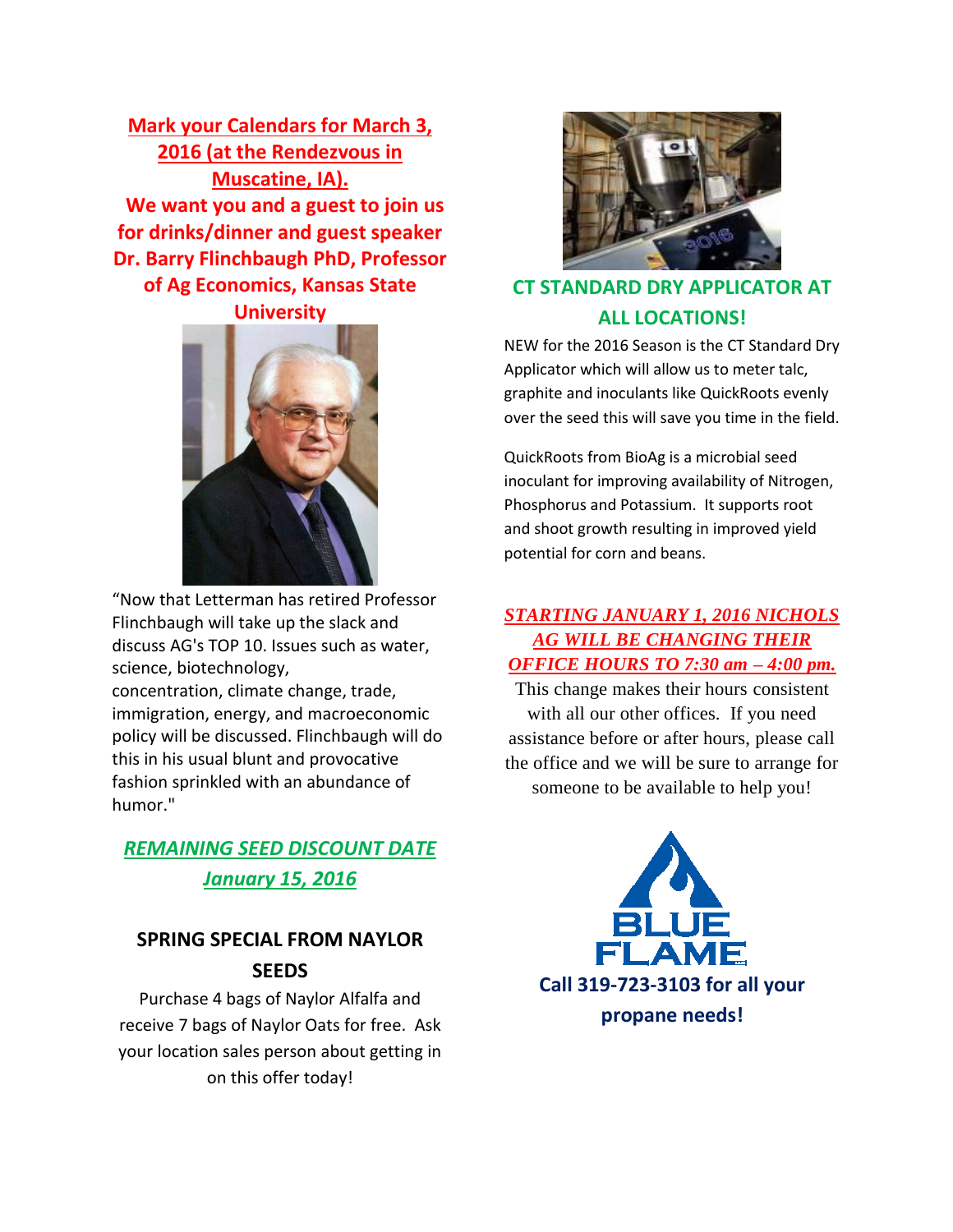**Congratulations to the 2015 Yield Competition Winners! Read on to learn about their results!**





CORN WINNER



**Corn (Dekalb C63-35) winner: Tim Shellabarger – 271.92 bushel\acre (other yields 261.8, 254.07, 253.54)**



SOYBEAN WINNER



**Soybean (Asgrow 26-32) winner: Gary McCullough – 73.83 bushel\acre (other yields 73.47, 72.36, 68.91)**





**Soybean ((NK S30-E9) winner: Mike O'Toole – 79.74 bushel\acre (other yields 79.66, 77.22, 75.39)**